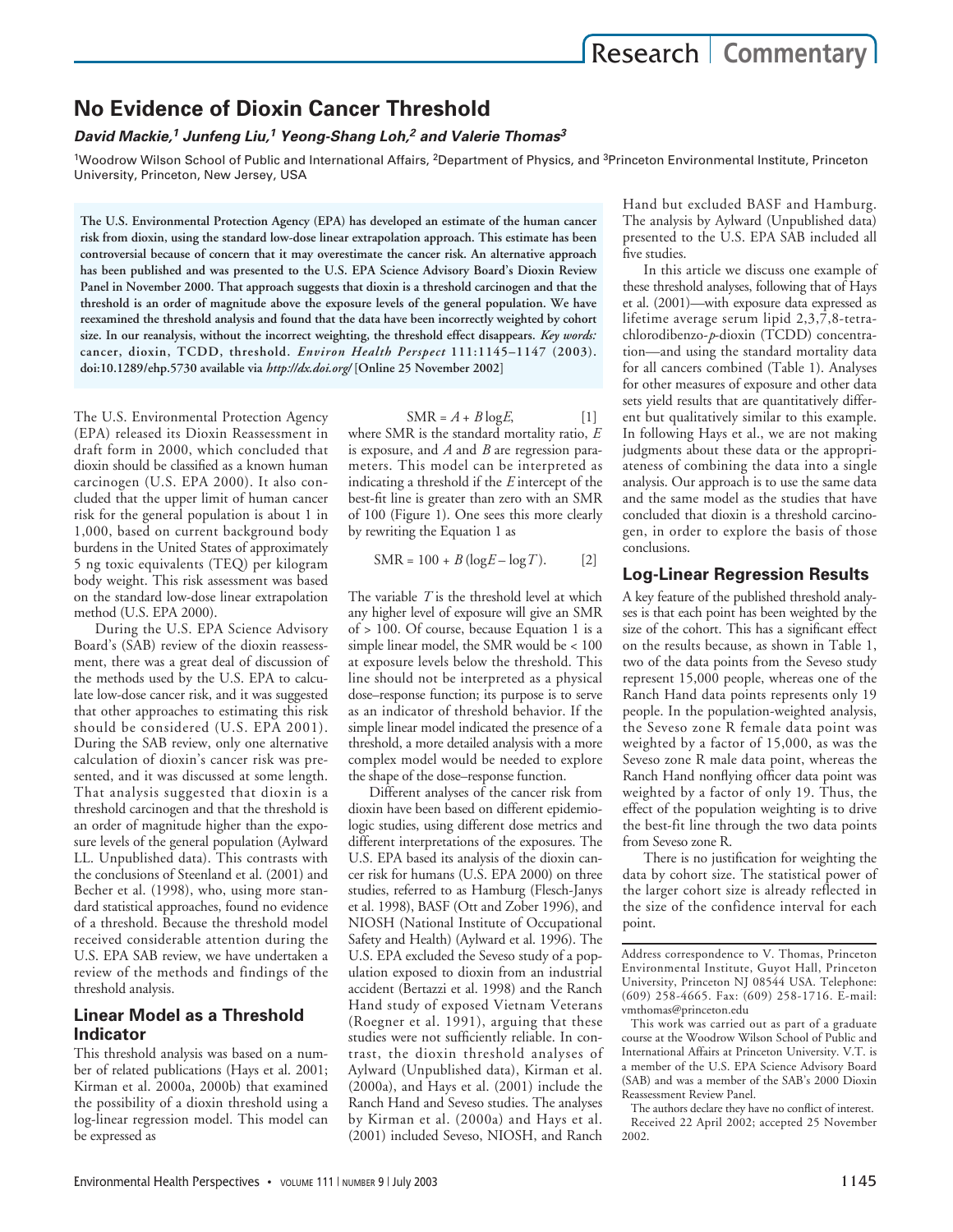Figure 1 shows the best-fit point analysis of the data in Table 1. The best-fit "threshold" is about 0.5 ng/kg for the unweighted (correct) regression. This is well below the range of background exposures of the general population, which has been reported to be about 3–5 ng/kg (Kirman et al. 2000a). In contrast, the weighted (incorrect) regression indicates a threshold of about 60 ng/kg, consistent with the results reported by Aylward (Unpublished data), Kirman et al. (2000a), and Hays et al. (2001). Note that the weighted regression line passes very close to the two low-dose Seveso data points as a result of the heavy weighting of those two points.

This point analysis does not provide meaningful measures of the uncertainty in the fit because the SMR uncertainties are not included in the analysis. However, the scatter and uncertainties in the SMR values are very



**Figure 1.** Population-weighted and unweighted linear-log regressions of SMR for all cancers versus TCDD exposure (data from Table 1). The shaded area shows the range of general population TCDD exposures.

#### **Table 1.** TCDD exposure and SMR data.

Exposure*b,c* SMR for total cancers*<sup>b</sup>* Subcohort<sup>a</sup> (95% CI) Cohort size (ng/kg) (95% CI) NIOSH < 1 year exposure 1,516 111 102 (75–133) 1 to < 5 year exposure 507 413 165 (119–198) 5 to < 15 year exposure 507 738 138 (97–186)  $\geq$  15 year exposure 507 Seveso Zone R (female) 15,000 16 90 (80 – 100) Zone B (female) 2,500 62 90 (70–120) Zone A (female) 375 420<br>2000 15 000 120∈200 120∈200 120∈20 Zone R (male) 15,000 23 90 (80–100) Zone B (male) 2,500 51 110 (90–130) Zone A (male) Ranch Hand Flying officer 155)<br>
19 5.8 6.4 87 (44–155)<br>
19 5.8 173 (9–850) Nonflying officer 19 19<br>
19 5.8 173 (9–850)<br>
19 9.9 102 (47–194) Flying enlisted 148 9.9 102 (47–194)<br>
148 9.9 102 (47–194)<br>
13 83 (44–155) Nonflying enlisted

CI, confidence interval.

*<sup>a</sup>*NIOSH cohort data from Fingerhut et al. (1991), Seveso cohort data from Kirman et al. (2000a), and Ranch Hand cohort data from Aylward et al. (1996). *b*Exposure expressed as lifetime average serum lipid TCDD levels. *c*Exposure and SMR data from Kirman et al. (2000a) and Hays et al. (1997).

large, as shown in Figure 1. Consequently, the uncertainty in the best-fit threshold value can be expected to be high. An errorweighted chi-square fit can indicate the uncertainties. The best-fit line can be calculated by minimizing the error-weighted chisquare function

$$
\chi^2(A,B) = \sum_{i=1}^N \left( \frac{\text{SMR}_i - A - B \log E_i}{\sigma_i} \right)^2, \quad [3]
$$

where *A* and *B* are as defined in Equation 1 and σ*<sup>i</sup>* is the uncertainty in the *i*th SMR value (Press et al. 1987). Because this leastsquares fit takes into account the uncertainty associated with each SMR value, it produces a somewhat different best-fit line than does the result from a least-squares fit that ignores the uncertainties in SMR. Also, as the values of σ*<sup>i</sup>* increase, χ<sup>2</sup> decreases. For the unweighted regression (i.e., the regression that is not weighted by population), the value of  $\chi^2$  defined by Equation 3 is 6.3. This is well below the value from  $\chi^2$  tables for 12 degrees of freedom and 95% confidence, which is 21, indicating that the loglinear model of Equation 1 is statistically consistent with the data set. However, the uncertainty in the threshold value spans several orders of magnitude, ranging from zero to > 100 ng/kg, and therefore could be consistent either with the threshold value calculated with the population-weighted model, or with a zero threshold. Therefore, the emphasis should not be on the fact that the best-fit threshold value for the unweighted regression happens to fall below the range of general population exposures, but rather on the very large uncertainty in the estimate of the threshold.

### **Monte Carlo Analysis**

The studies by Aylward (Unpublished data), Kirman et al. (2000a), and Hays et al. (2001) use Monte Carlo analysis to calculate the uncertainty. We have undertaken a similar analysis for both the unweighted and the population-weighted models, and these results are shown in Figure 2. We chose the SMR distributions so that the confidence intervals match those specified in Table 1. We tried several distributions, including Poisson distributions, and found that the results are largely independent of the details of the SMR distributions.

Figure 2 shows that in the populationweighted model, the threshold distribution is above the background exposure and is approximately one order of magnitude wide, consistent with the results reported by Aylward (Unpublished data), Kirman et al. (2000a), and Hays et al. (2001) However, in the unweighted model, Figure 2 shows that the distribution is very broad, covering more than three orders of magnitude, and overlaps the range of the general population background exposure. This broad distribution of potential thresholds is consistent with the high degree of scatter and uncertainty of the epidemiologic data.

### **Conclusions**

We agree with Aylward (Unpublished data), Kirman et al. (2000a), and Hays et al. (2001) that the log-linear model of Equation 1 is an interesting exploratory approach to analysis of a threshold effect. However, although this general approach can be useful, the reported high threshold is incorrect, because of the incorrect weighting of the data.

Without the population weighting, the range of potential thresholds is very wide, it completely overlaps the level of general background exposures, and it is consistent with a threshold of zero. Therefore, this analysis provides no evidence for or against the proposition that dioxin is a threshold carcinogen.



**Figure 2.** Distribution of possible dioxin cancer "thresholds" from Monte Carlo analysis of unweighted and weighted models. The shaded area shows the range of general population TCDD exposures.